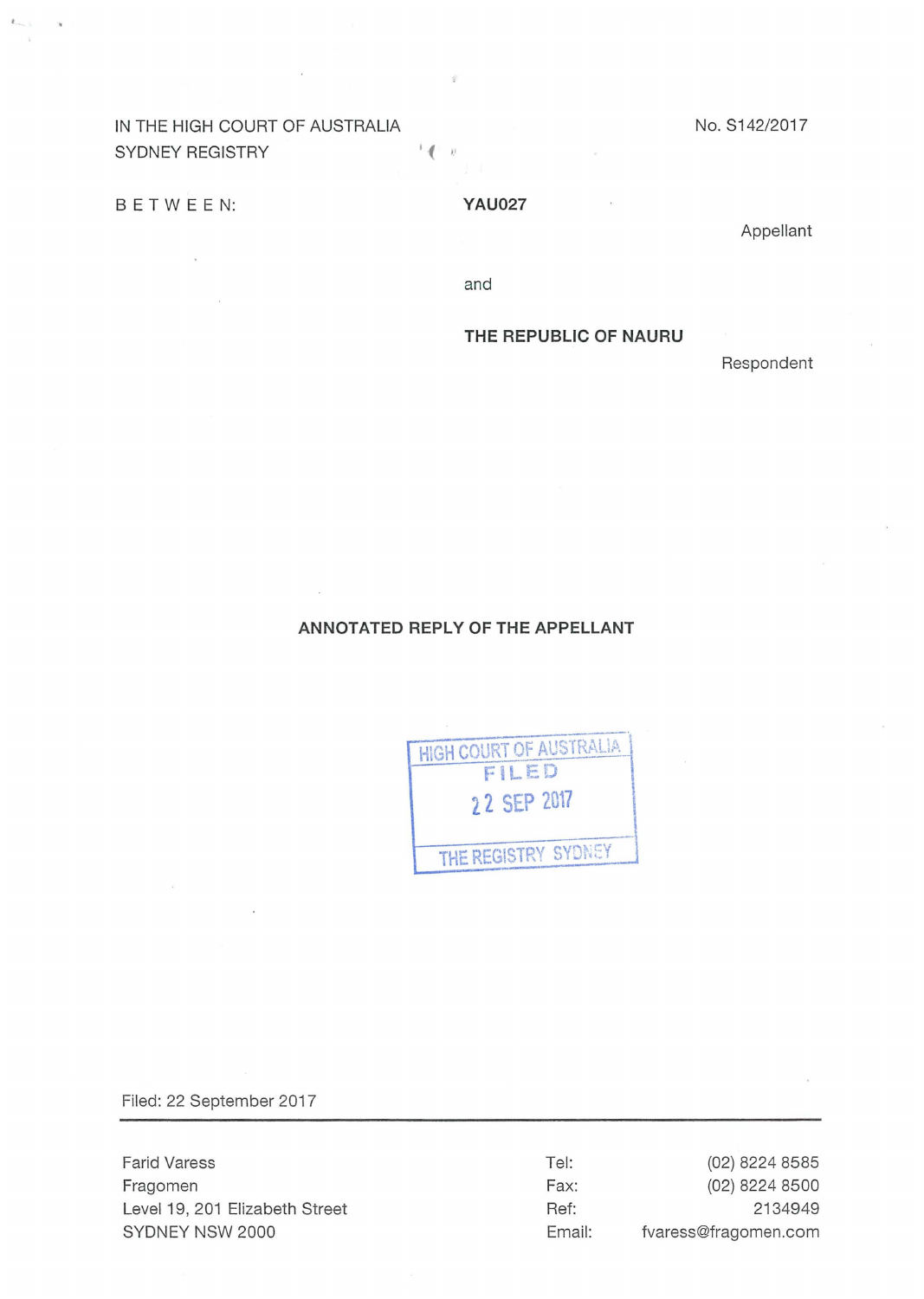# **I. CERTIFICATION**

1. These submissions are suitable for publication on the internet.

# **11. SUBMISSIONS IN REPLY**

#### **Issues**

2. The respondent incorrectly submits (RS [2)) that the appellant seeks to deploy the additional transcript evidence only in relation to ground 5. But as the appellant has submitted (AS [43], [48)), that evidence also supports proposed ground 2.

### **Leave to raise new grounds**

3. The respondent submits that a difference of opinion between legal representatives is 10 always "inadequate and unsatisfactory" as an explanation for raising a new point (RS [23]), but there is no absolute rule to that effect and no requirement that leave be refused in all such cases. If the respondent submits that decisions of lower courts have qualified this Court's statement that a new point may be raised where it is "expedient and in the interests of justice" to allow it, $1$  that submission or those decisions must be wrong.

4. The public interest in "the timely and effective disposal of litigation" (RS [24]) is of little moment in circumstances where the primary judge, after reserving judgment for almost nine months, delivered reasons for judgment that lacked significant meaningful content. The interests of justice in this case are not served by denying the appellant a full and fair hearing of his appeal. Further, the considerable countervailing interests arising from 20 the potential for very serious consequences to the appellant (AS [25]), the humanitarian dimension, and the rule of law requirement that public power be exercised according to law (AS [24]), outweigh the limited interest pointed to by the respondent.

## **Leave to adduce further evidence**

5. The respondent submits that the evidence should not be received because there is no suggestion that the evidence was not available to be tendered below (RS [39]). That is not a sufficient reason to refuse leave in a case where it is said there could have been no reasonable explanation for the failure to adduce the evidence below (AS [28]-[29]).

# **Proposed ground 2**

- 6. The respondent's principal contention appears to be that, although the appellant 30 claimed to fear harm at meetings, rallies, and other public events, that claim was limited to harm arising from his active support of and position within the BNP (RS [27]-[28]), and neither expressly nor obviously extended to other risks of harm that might be faced by other persons attending the same meetings, rallies, and public events.
	- 7. The evidence before the Tribunal provided a basis for concluding that all attendees at meetings, rallies, and other public events faced a real risk of harm irrespective of whether the attendees were personally known to the AL or the authorities (AS [45]-[47]). Accordingly, once the Tribunal found that the appellant attended such events, its review could not be completed without considering whether he faces that risk of harm.<sup>2</sup>
- 8. The respondent's alternative submission, to the effect that the Tribunal's findings dealt 40 with the claim (RS [30]), proceeds upon the misapprehension that the appellant's claim

 $\mathbf{1}$ Water Board v Moustakas (1988) 180 CLR 491 at 497 (Mason CJ, Wilson, Brennan and Dawson JJ).

<sup>2</sup>  NABE v Minister for Immigration and Multicultural and Indigenous Affairs (No 2) (2004) 144 FCR 1 at [58]-[61] (Black CJ, French and Selway JJ).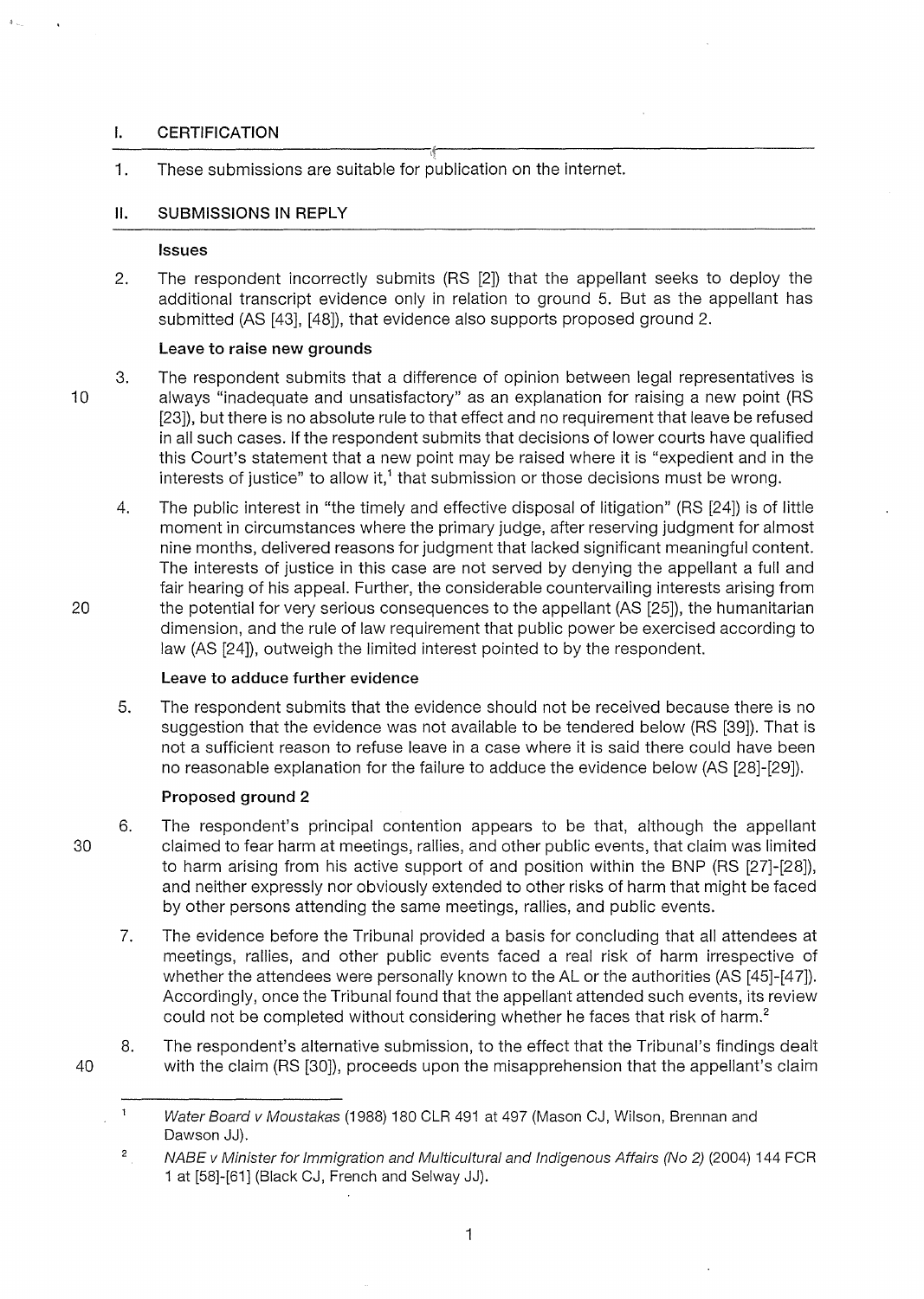depended on him being brought to the attention of the AL or the authorities. But the evidence was that attendees faced a risk of harm irrespective of that circumstance, with the result that the absence of attention was not a sufficient basis for rejecting the risk.

9. There was no need for the claim to be based on a Convention ground (cf. RS [29]) given the availability of complementary protection for arbitrary deprivation of life and inhuman and degrading treatment.

# **Proposed ground 3**

- 10. Although the respondent submits that the appellant is "re-characterising" a Convention claim as a complementary protection claim (RS [31]), that is not a fair or accurate 10 description of this ground of appeal. What is significant is not the appellant's or his representative's juristic classification of the claim, but the erroneous manner in which the Tribunal disposed of the claim.
- 11. The respondent attempts to resist the proposition that the Tribunal misunderstood the applicable law by describing the erroneous part of the Tribunal's reasons as "merely summarising" the Secretary's findings (RS [35]). But the sentence in which the error appears describes the application made by the appellant to the Secretary, which was necessarily antecedent to the Secretary's findings, and cannot be glossed over as a summary of those findings.<sup>3</sup> The Tribunal erroneously proceeded upon the basis that the appellant had "made an application to be recognised as ... a person owed 20 complementary protection" at a time when the CP Amendment Act was not in force.

# **Grounds 4 and 5**

- 12. No particular judicial standard has been proposed by the respondent for assessing the adequacy of the reasons of the primary judge (cf. RS [36]), and the respondent does not appear to dispute the proposition that the reasons must, at least, be sufficient to enable this Court to perform its task of appellate review (AS [59]). That standard will not be met where "the appeal court is unable to ascertain the reasoning upon which the decision is based", or where "justice is not seen to have been done". $^4$
- 13. lt is not the case that "ground 4 does not provide a distinct basis upon which the matter should be remitted" (cf. RS [38]). The tasks of the primary judge at first instance, and of 30 this Court on appeal from the primary judge, are materially different. Under s 5(2) of the Nauru Appeals Act, this Court's jurisdiction is limited to "appeals". If the reasons given by the primary judge do not enable this Court to perform its task of appellate review, by identifying appealable error in the primary judge's reasons, the respondent has not explained why this Court should rehear de novo the grounds advanced at first instance without having detected such error. The appropriate course is to remit the matter to the Supreme Court of Nauru for re-determination by way of rehearing. The nature of the international agreement to which effect is given by the Nauru Appeals Act, and the division of jurisdiction between the Supreme Court of Nauru and this Court, require that this Court scrupulously avoid any usurpation of the role of the Supreme Court of Nauru.
- 40 14. The respondent submits that the reasons given by the primary judge were "adequate", notwithstanding their "brevity", because his Honour's decision did not involve the resolution of "complex matters of disputed fact" (RS [37]). Although the facts and issues may not have been "complex", they were certainly in dispute, and they could not fairly or properly be dismissed by the mere recitation of parts of the written submissions.

<sup>3</sup>  The paragraph in which the Tribunal actually summarised those findings was AB18 [13].

<sup>4</sup>  Sun Alliance Insurance Ltd v Massoud [1989] VR 8 at 18-20 (Gray J with whom Fullagar and Tadgell JJ agreed).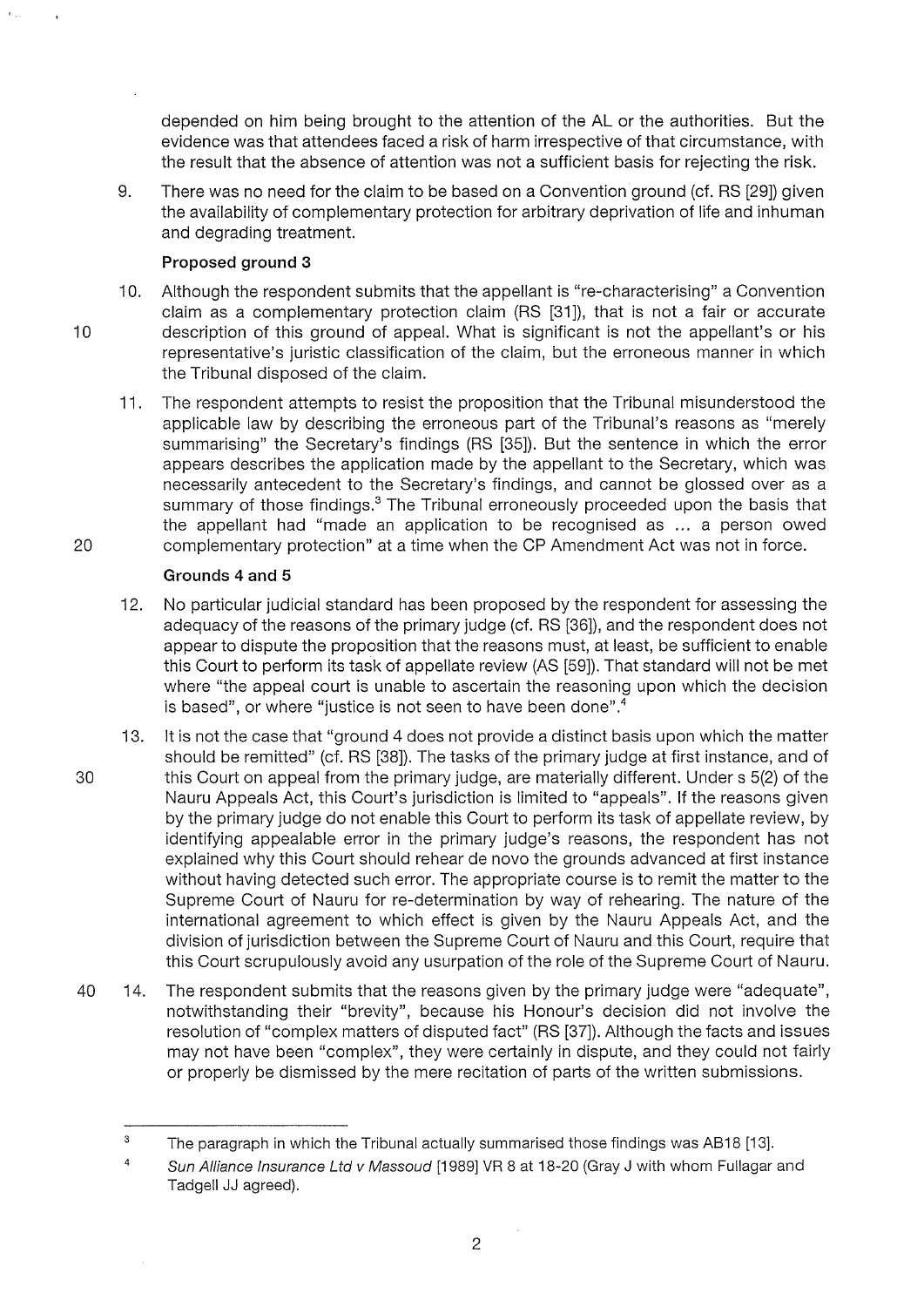15. To the extent that the primary judge expressed conclusions, the parties and this Court are left to speculate about why and how the primary judge reached those conclusions. In that respect, the conclusions lacked an evident and intelligible justification.<sup>5</sup>

# Paragraphs 1(a)-(d): Error of law

- 16. The respondent submits that the reasons of the primary judge are "not indicative of error" (RS [45]), but has not directly responded to the appellant's submission that the reasons show that the primary judge misunderstood the case (AS [68]-[69]).
- 17. The submission that the appellant's representative did not take issue with the Tribunal's questions in circumstances where there was "no legislative constraint" on raising such 10 concerns (RS [43]) is apt to distract attention away from the real issue: the Tribunal's powers were conditioned on the observance of the requirements of procedural fairness. The relevant "legislative constraint" was on the Tribunal. Observing that the question "asked the appellant to confirm whether the Tribunal's understanding of his case was correct" does not deny that it was procedurally unfair for the Tribunal to arrive at an adverse conclusion based on an equivocal non-responsive answer given to a compound question asked of an asylum seeker with a low level of education through an interpreter. The conclusion was not obviously open on the known material. $<sup>6</sup>$ </sup>
- 18. The proposition that there was at least a skerrick of evidence before the Tribunal that its misunderstanding of the appellant's evidence during the RSD Interview was in fact a 20 correct understanding of that evidence-ostensibly because the appellant "confirmed" the Tribunal's misunderstanding during the hearing (RS [47])-does not require the conclusion that the Tribunal's misunderstanding was "reasonably open" to it. A fair, rational, and reasonable Tribunal, acting with due appreciation of its responsibilities, and drawing only inferences of fact supported by logical grounds, could not have found that its misunderstanding had been "confirmed" by the appellant.

Paragraph 1(h): The appellant's explanation for not being active in politics

- 19. The respondent has not sought to defend the adequacy of this part of the primary judge's reasons (cf. AS [83]-[85]), including the primary judge's failure to respond to the argument that the Tribunal's finding about the political activity of minors was "irrational 30 and not founded on probative evidence" (AS [85]), other than in global terms (RS [37]).
	- 20. Although the respondent submits that "[a]ll that the Tribunal was otherwise doing" was "evaluating the explanations that the appellant advanced for his delayed involvement" in politics (RS [49]), the proposition that the appellant's involvement had been "delayed" rested on the unproven premise that all minors in Bangladesh whose fathers are strong supporters of a party are politically active absent a convincing reason to the contrary. Without that premise, there was nothing for the appellant to explain.
- 21. The respondent is driven to submit (RS [50]) that the Tribunal's finding that minors in Bangladesh are politically active at a much earlier age than 18 is not one "for which it needed to refer to specific evidence", because the omission to refer to "the evidence or 40 other material" on which the finding was based would otherwise fall afoul of s 34(4)(d) of the Refugees Convention Act and a Yusuf inference that there was no such evidence. The Tribunal's description of the BNP student wing as aimed at "mobilising support

<sup>5</sup>  Minister for Immigration and Citizenship v Li (2013) 249 CLR 332 at [76] (Hayne, Kiefel and Bell JJ).

<sup>6</sup>  Commissioner for Australian Capital Territory Revenue v Alphaone Pty Ltd (1994) 49 FCR 576 at 591-592 (Northrop, Miles and French JJ); SZBEL v Minister for Immigration & Citizenship (2006) 228 CLR 152 at [29]-[32] (Gieeson CJ, Kirby, Hayne, Callinan and Heydon JJ).